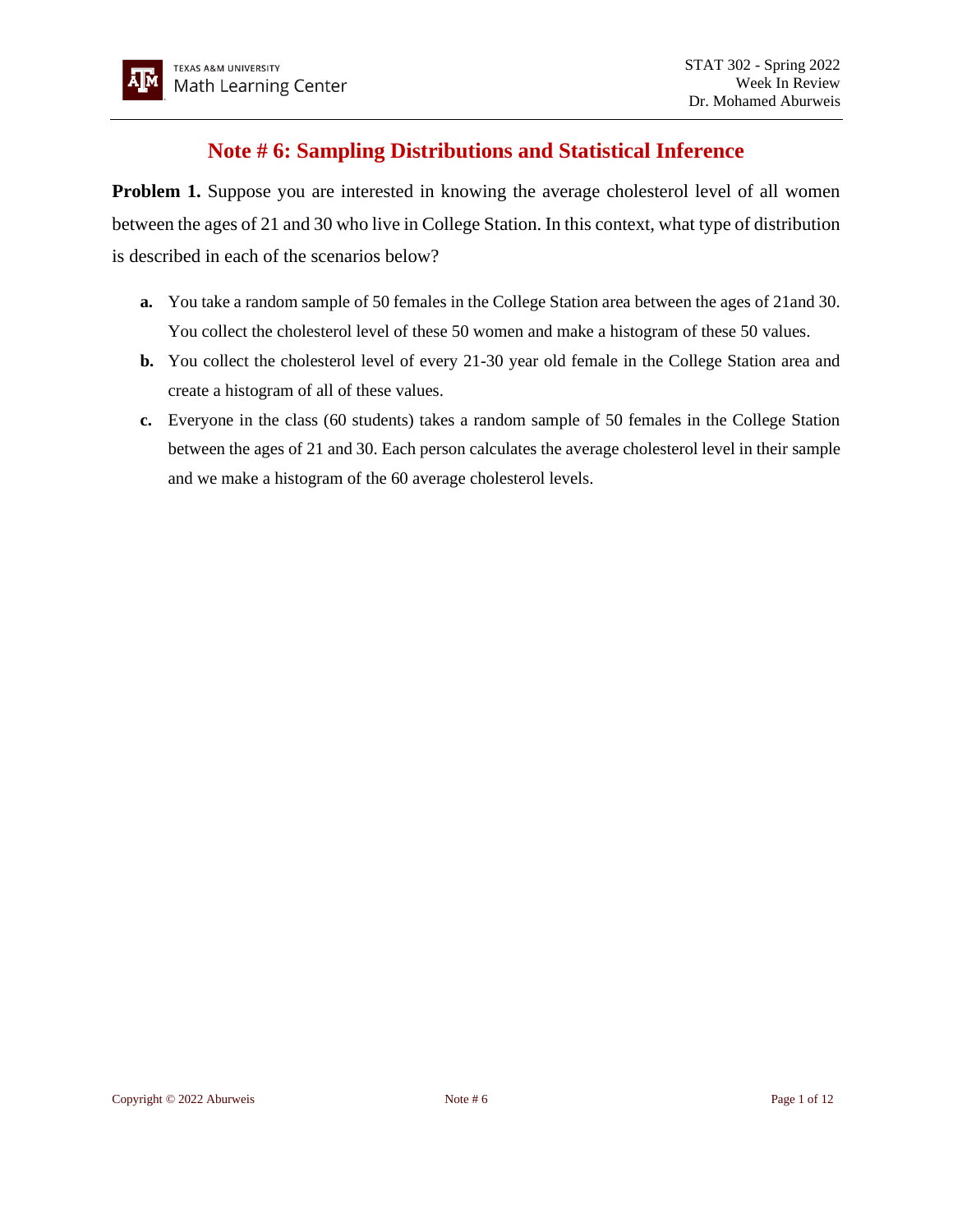

**Problem 2.** As part of a quality control process for computer chips, an engineer at a factory randomly samples 212 chips during a week of production to test the current rate of chips with severe defects. She finds that 27 of the chips are defective.

- **a.** What population is under consideration in the data set?
- **b.** What parameter is being estimated?
- **c.** What is the point estimate for the parameter?
- **d.** What is the name of the statistic can we use to measure the uncertainty of the point estimate?
- **e.** Compute the value from part (**d**) for this context.
- **f.** The historical rate of defects is 10%. Should the engineer be surprised by the observed rate of defects during the current week?
- **g.** Suppose the true population value was found to be 10%. If we use this proportion to recompute the value in part (**e**) using  $p = 0.1$  instead of  $\hat{p}$ , does the resulting value change much?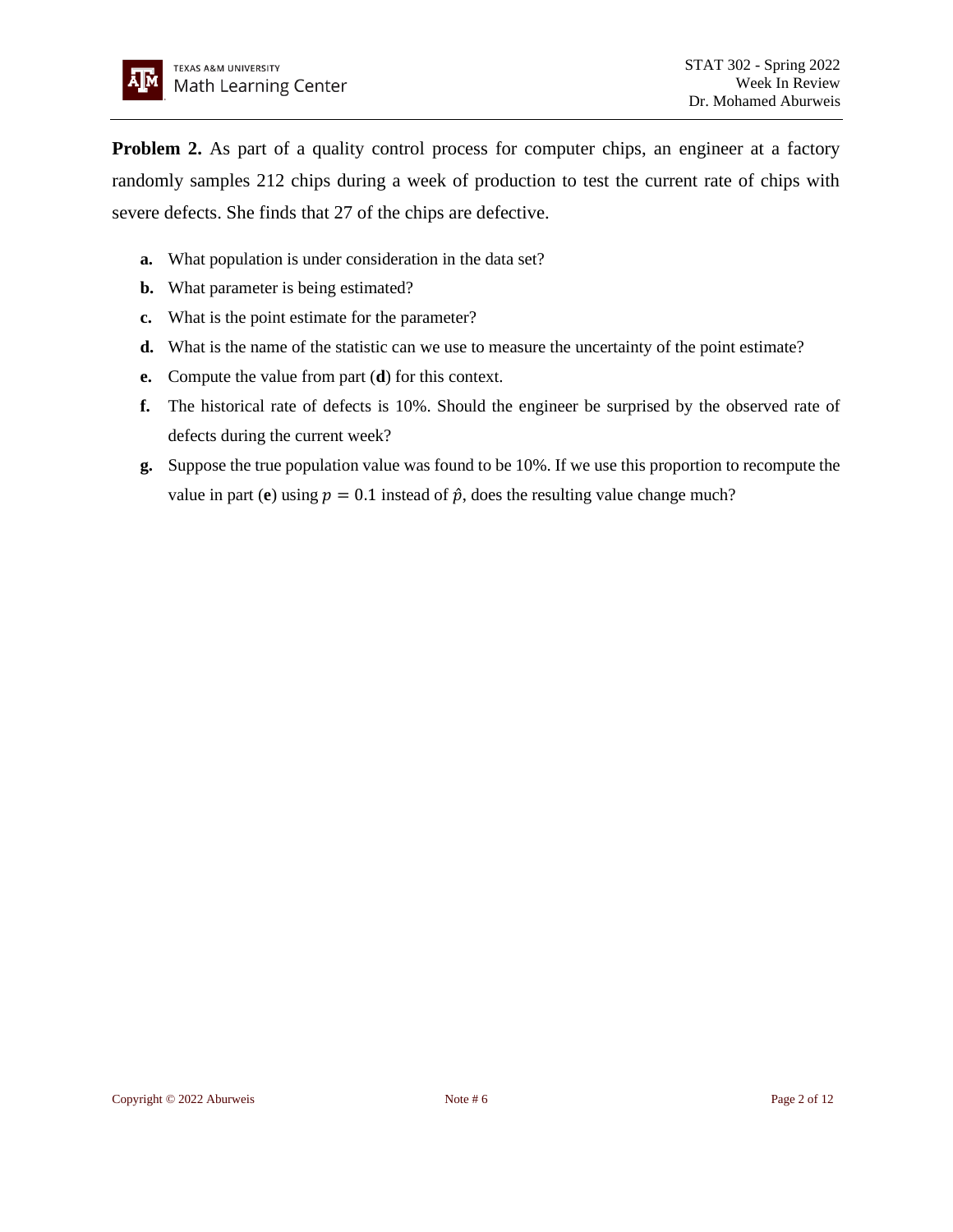**Problem 3.** In a random sample of 765 adults in the United States, 322 say they could not cover a \$400 unexpected expense without borrowing money or going into debt.

- **a.** What population is under consideration in the data set?
- **b.** What parameter is being estimated?
- **c.** What is the point estimate for the parameter?
- **d.** What is the name of the statistic can we use to measure the uncertainty of the point estimate?
- **e.** Compute the value from part (**d**) for this context.
- **f.** A cable news expert thinks the value is actually 50%. Should she be surprised by the data?
- **g.** Suppose the true population value was found to be 40%. If we use this proportion to recompute the value in part (**e**) using  $p = 0.4$  instead of  $\hat{p}$ , does the resulting value change much?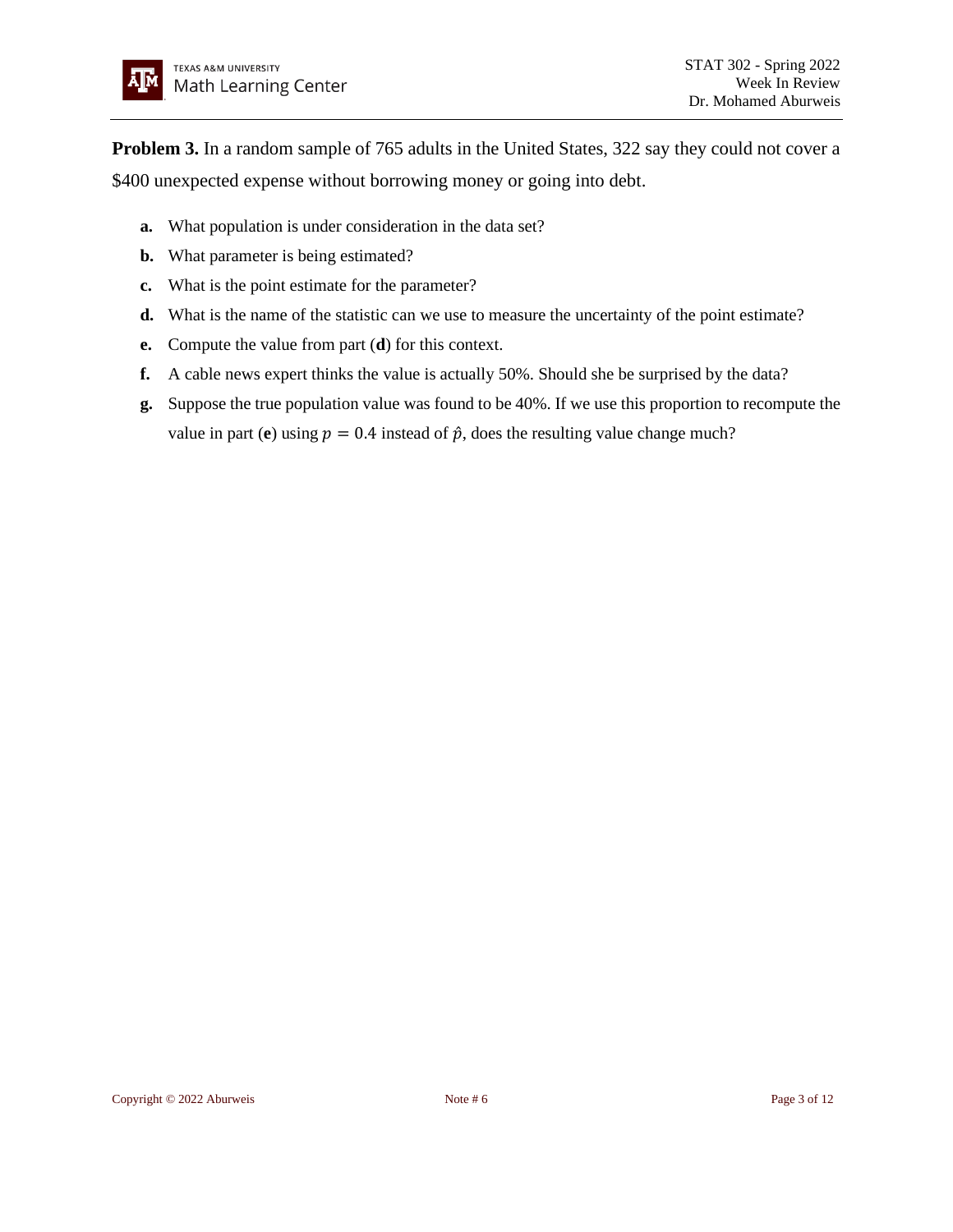**Problem 4.** The American Heart Association reports that 4.9% of adolescents aged 12-17 are current smokers. Suppose you take a random sample of 32 adolescents between the ages of 12 and 17 and find the percent of them who are current smokers is 3.2%?

- **a.** What is the value of the parameter?
- **b.** What is the value of the statistic?
- **c.** Describe the sampling distribution of  $\hat{p}$ .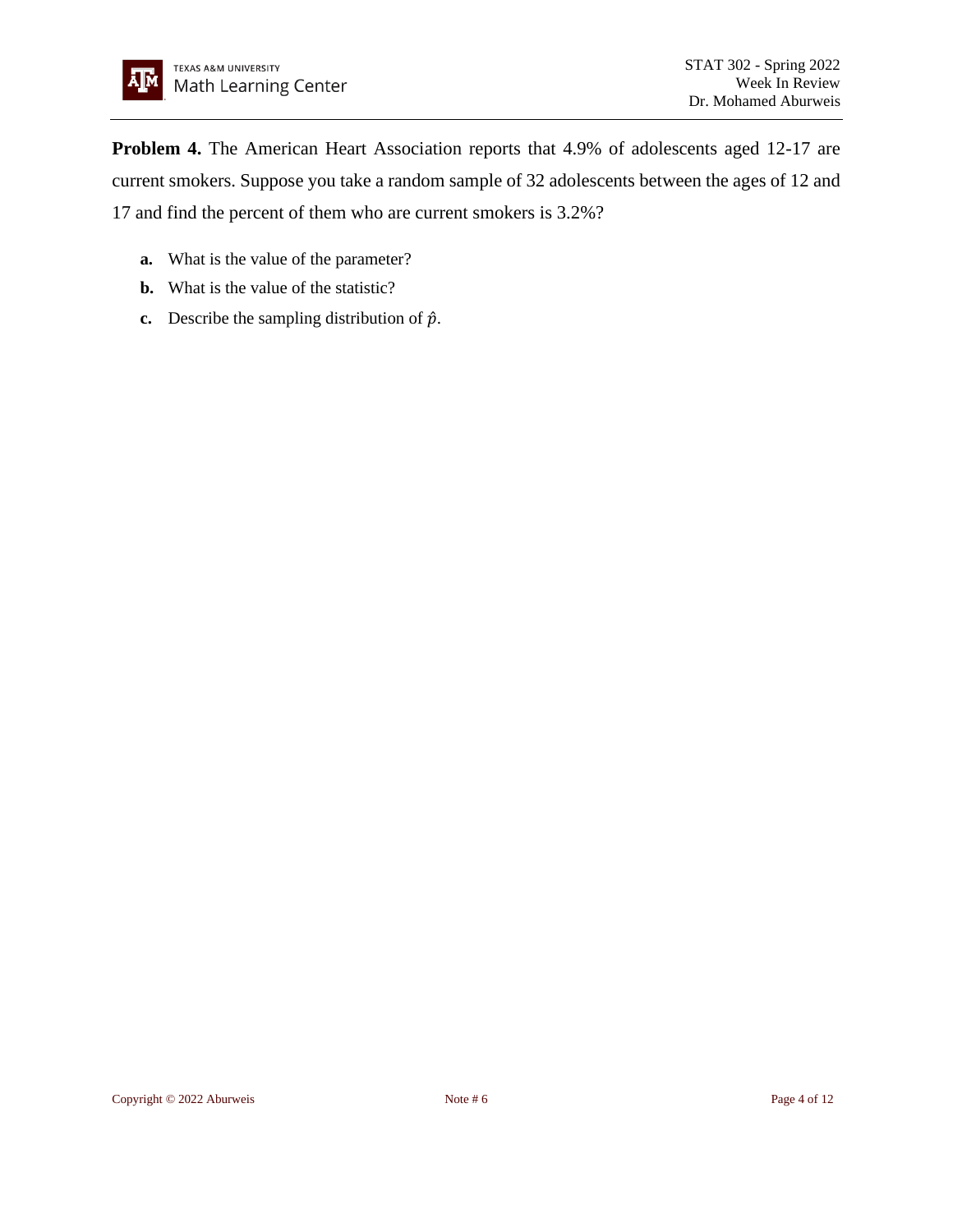**Problem 5.** The distribution of weights of United States pennies is approximately normal with a mean of 2.5 grams and a standard deviation of 0.03 grams.

- **a.** What is the probability that a randomly chosen penny weighs less than 2.48 grams?
- **b.** Describe the sampling distribution of the mean weight of 10 randomly chosen pennies.
- **c.** What is the probability that the mean weight of 10 pennies is less than 2.48 grams?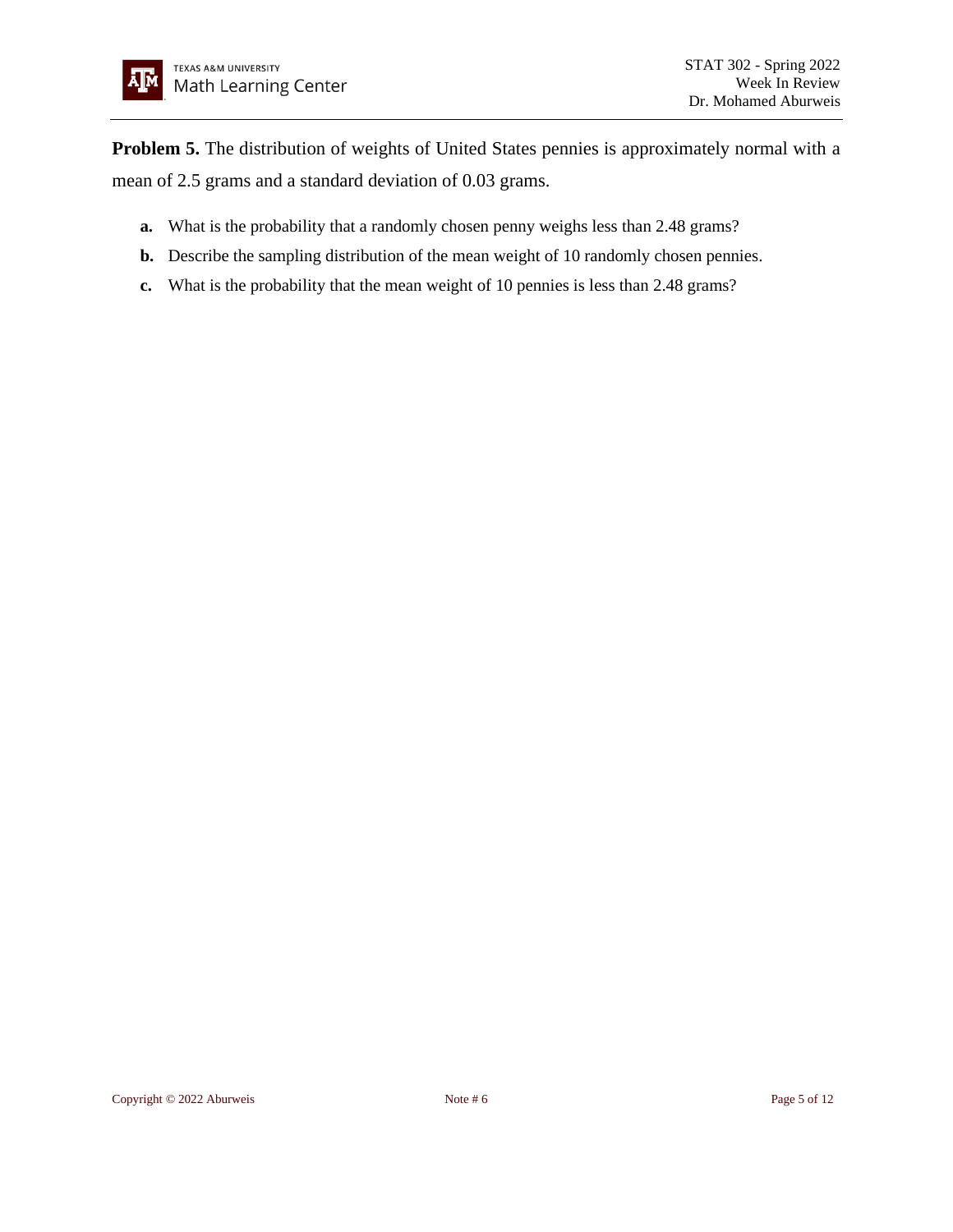**Problem 6.** Fourth-grade children are on average 54.5 inches tall with a standard deviation of 2.7 inches. Consider you took a sample of 36 students in a fourth-grade classroom and determined the average height of these students was 52.7 inches, with a standard deviation of 1.5 inches.

- **a.** What is the mean of the population distribution?
- **b.** What is the standard deviation of the population's distribution?
- **c.** What is the mean of the data distribution?
- **d.** What is the standard deviation of the data distribution?
- **e.** What is the mean of the sampling distribution?
- **f.** What is the standard deviation of the sampling distribution?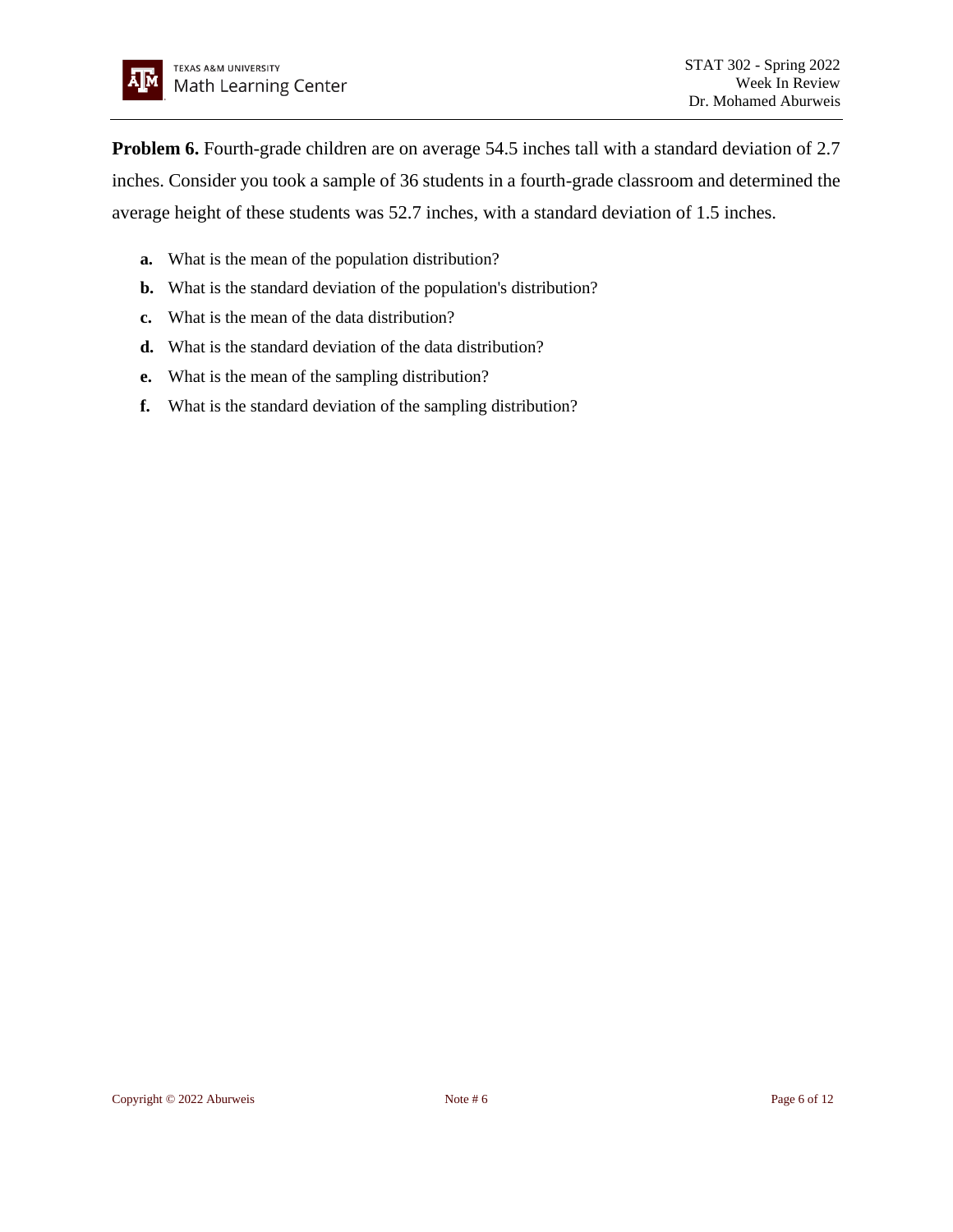**Problem 7.** For a given confidence interval, what would happen to the width if we increased the sample size and decreased the confidence level?

- **a.** It would increase.
- **b.** It would decrease.
- **c.** It would stay the same.
- **d.** It is impossible to determine.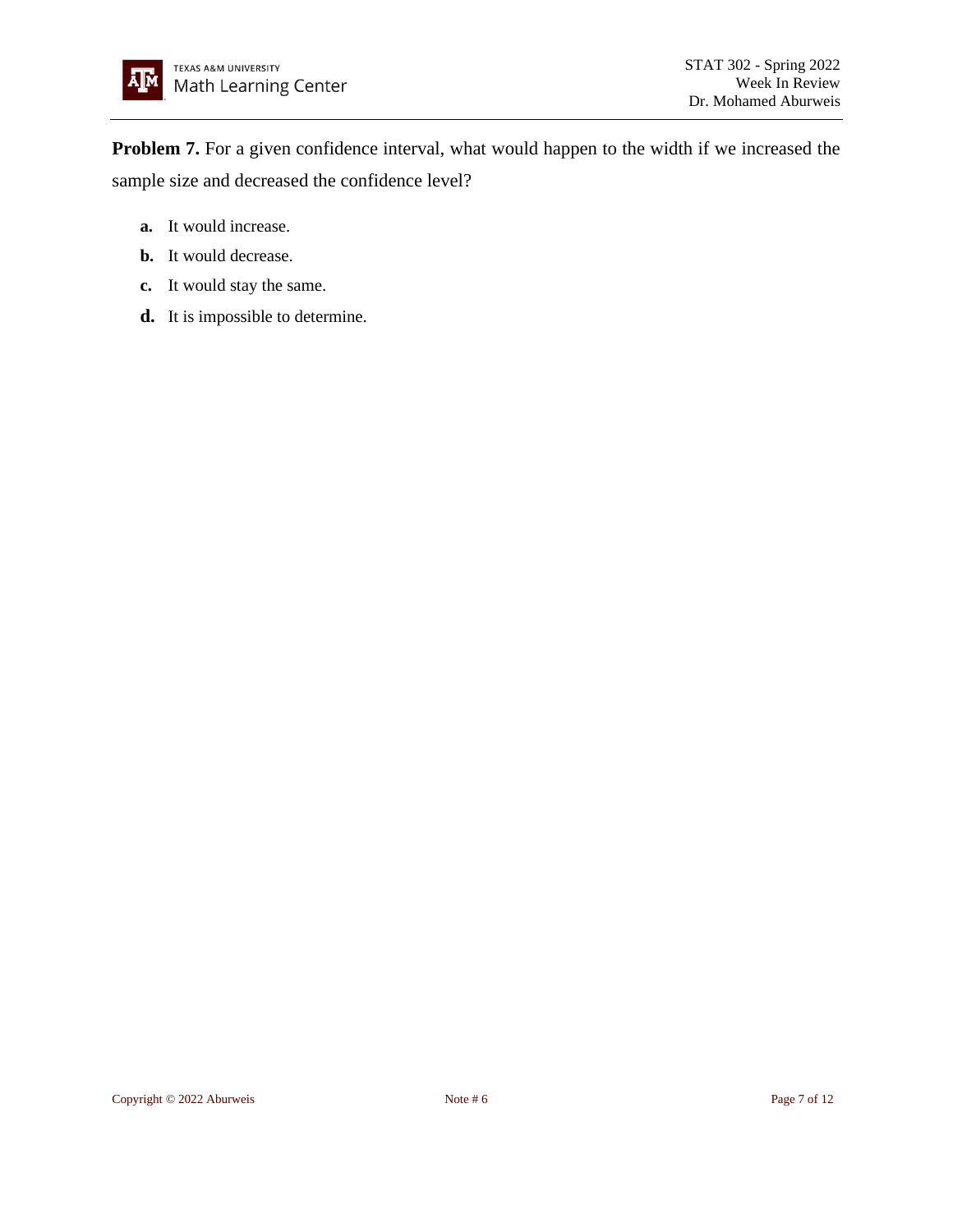**Problem 8.** A random sample of 50 marriage records in Contra Costa County in California yields a 95% confidence interval of 21.5 to 23.0 years of age for the average age at first marriage for women. Which of the following is the correct interpretation of this interval?

- **a.** If random samples of 50 records were repeatedly selected, then 95% of the time, the sample mean age at the first marriage for women would be between 21.5 and 23.0 years.
- **b.** 95% of the ages at first marriage for women in Contra Costa County are between 21.5 and 23.0 years.
- **c.** We can be 95% confident the sample mean is between 21.5 and 23.0 years.
- **d.** If we repeatedly sampled the entire population, then 95% of the time the population means would be between 21.5 and 23.0 years.
- **e.** None of the above.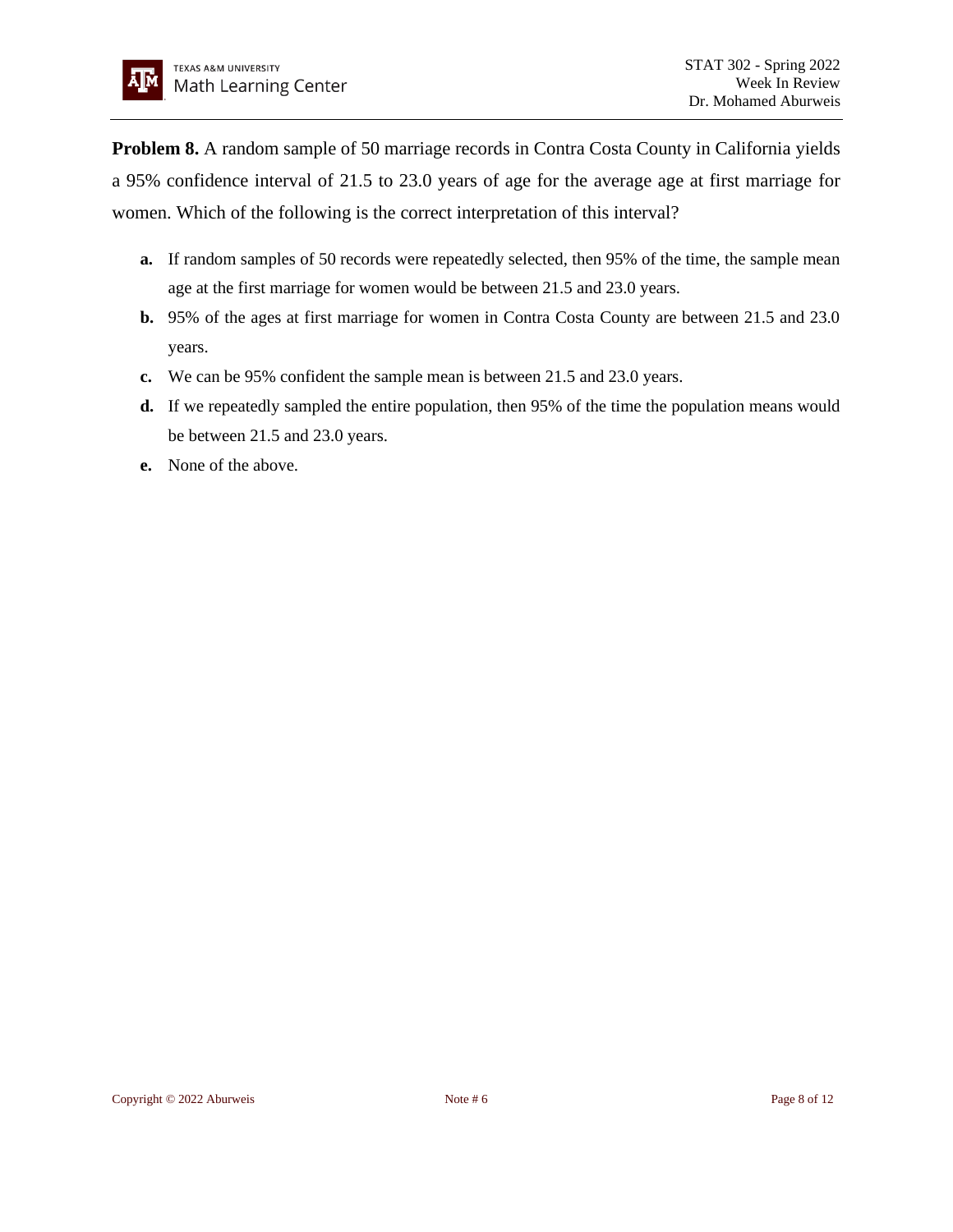

**Problem 9.** A Gallop poll wants to determine the proportion of people who plan on voting for neither the republican nor the democratic candidate in the upcoming election (those who will vote for the third party). They conduct a random phone poll, where they contact 827 individuals and ask them whether or not they plan on voting for a third-party candidate. Of these 827 respondents, 33 people say they plan on voting for a third-party candidate. **Create a 99% confidence interval for the true proportion of all people who plan on voting third party**.

- **a.** What is the 99% confidence interval?
- **b.** What is the correct interpretation of the confidence interval?
- **c.** Are the assumptions met? Explain.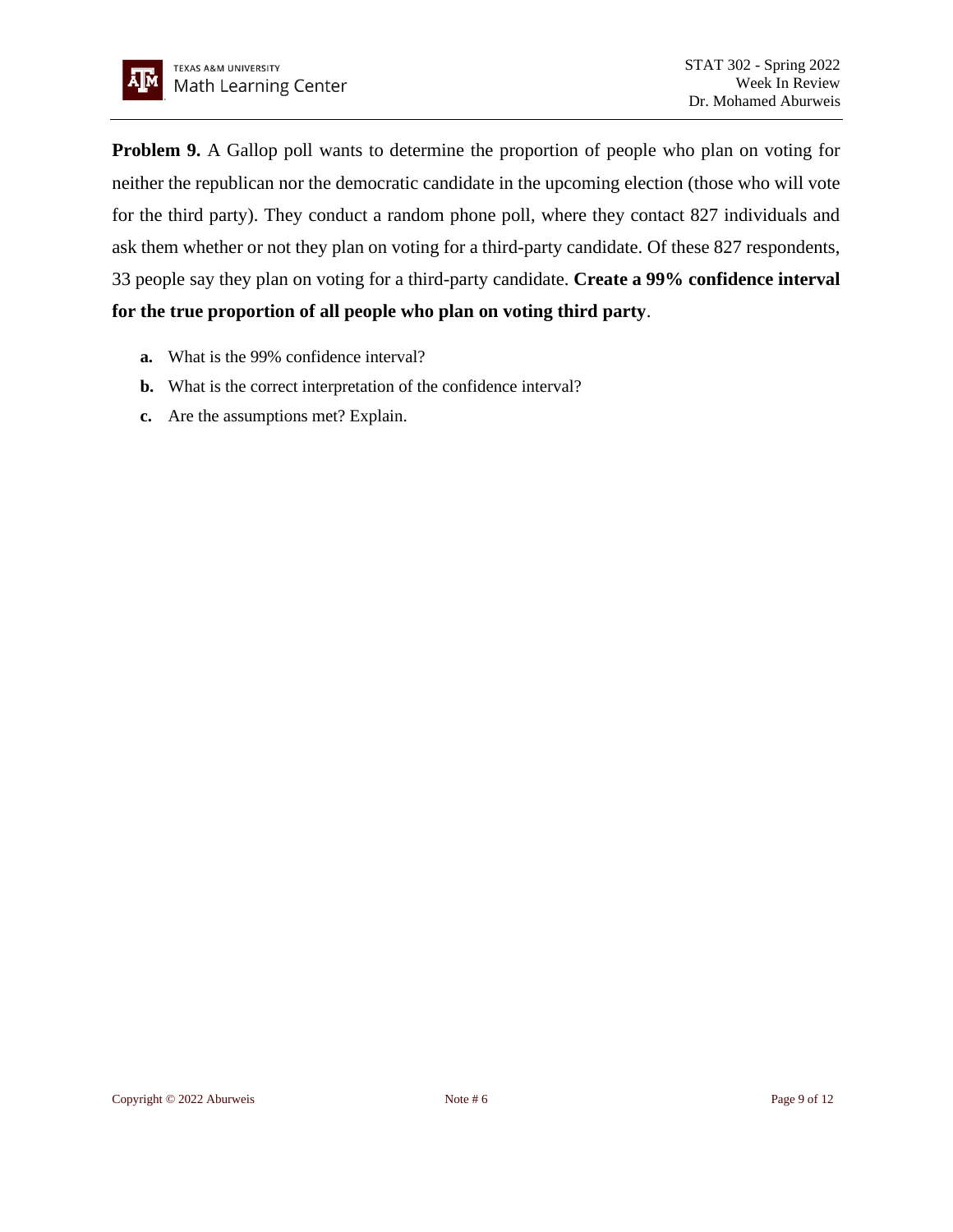

**Problem 10.** A Gallop poll wants to determine the proportion of people who plan on voting for neither the republican nor the democratic candidate in the upcoming election (those who will vote third party). They conduct a random phone poll, where they contact 827 individuals and ask them whether or not they plan on voting for a third-party candidate. Of these 827 respondents, 33 people say they plan on voting for a third-party candidate. **Gallop wants to determine whether or not the data supports the idea that more than 3% of people plan on voting third party. Conduct a hypothesis test at the 0.10 significance level to test this claim.**

- **a.** What are the hypotheses?
- **b.** What is the significance level?
- **c.** What is the value of the test statistic?
- **d.** What is the p-value?
- **e.** What is the correct decision?
- **f.** What is the appropriate conclusion/interpretation?
- **g.** Are the assumptions met? Explain.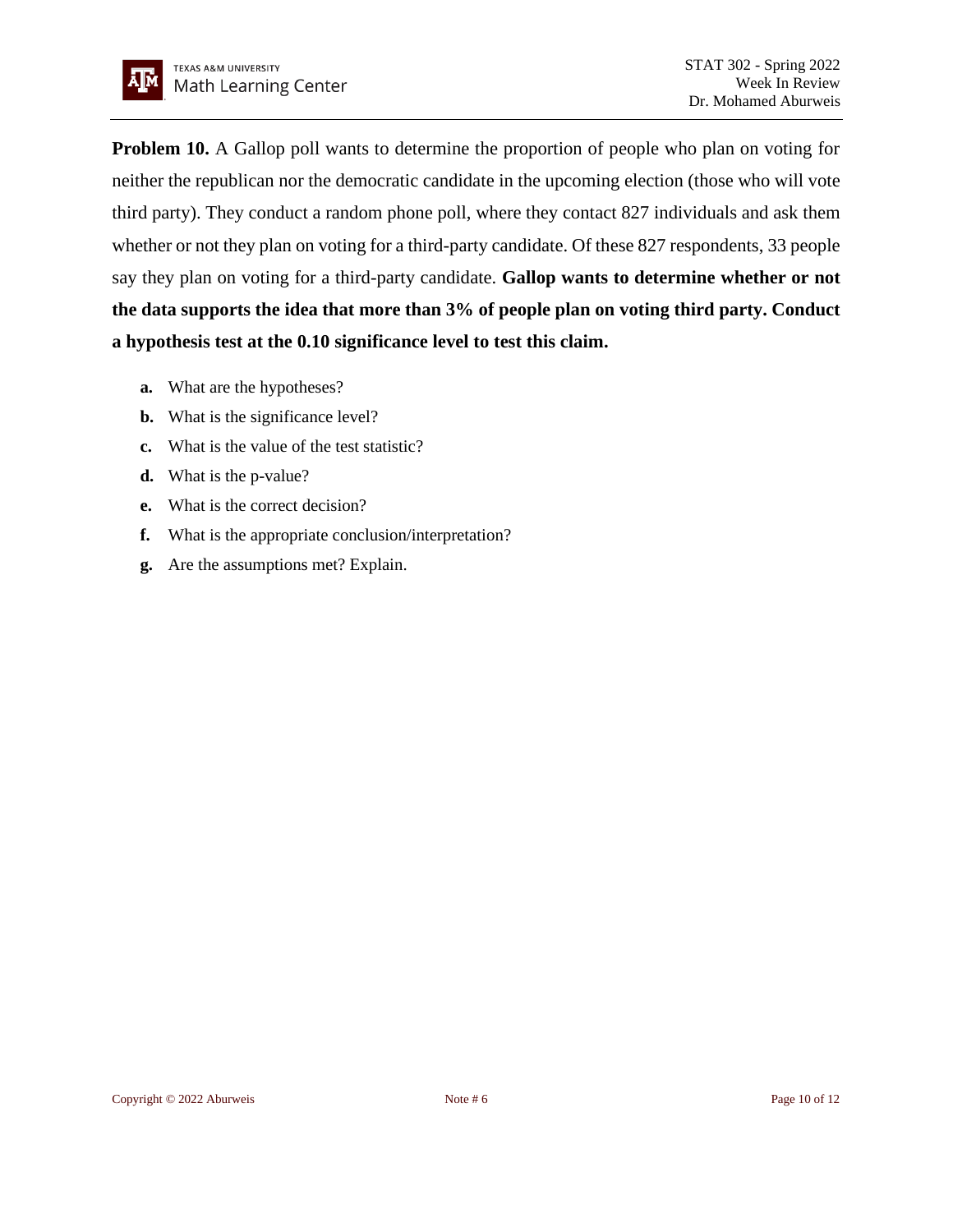

**Problem 11.** The National Center for Health Statistics reports that the average systolic blood pressure for males 35-44 years of age has a mean of 122. The medical director of a large company believes the average systolic blood pressure for male executives 35-44 years of age at his company is different from 122. He looks at the medical records of 81 randomly selected male executives in this age group and finds that the mean systolic blood pressure in this sample is  $\bar{x} = 128.4$  and the standard deviation is 30. **Create a 95% confidence interval for the true average systolic blood pressure.**

- **a.** What is the 95% confidence interval?
- **b.** What is the correct interpretation of the confidence interval?
- **c.** Are the assumptions met? Explain.